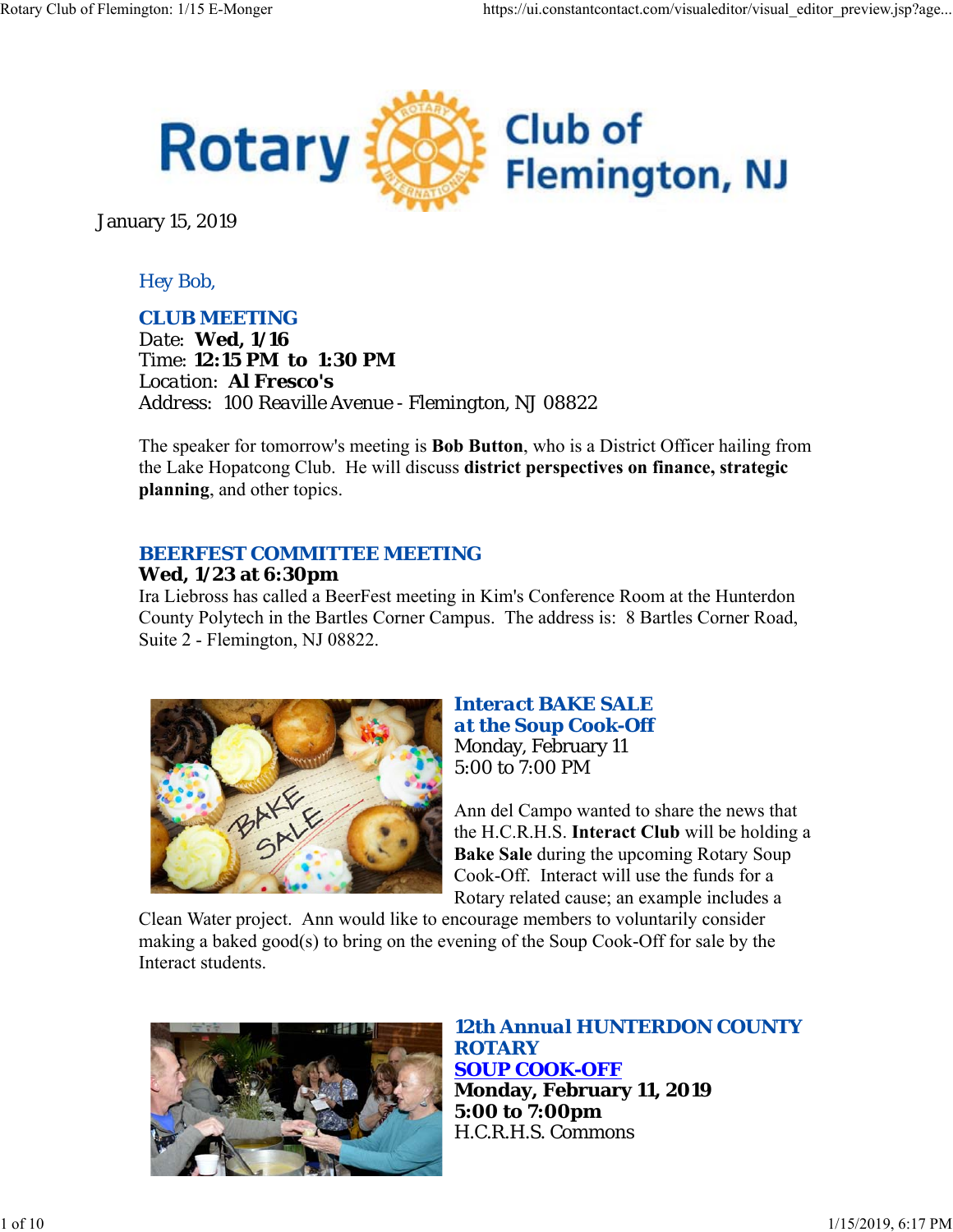## 29 Junction Road - Flemington, NJ

Hundreds of soup lovers countywide will attend the event at Hunterdon Regional High School Commons on Monday, February 11.

An **admission fee and a food donation to the Food Pantry** entitles you to enjoy samplesize cups of any and all entered soups, plus the opportunity to vote for your favorite. At the end of the evening, two trophies will be awarded, one for PEOPLE'S CHOICE and one for JUDGE'S CHOICE and each champion will have the honor of displaying the coveted SOUPER BOWL TROPHIES in their restaurant for the year. An additional award will be presented for the BEST VISUAL PRESENTATION so be creative in your table presentation. **Click Here** to visit the website for more information.

### **Admission Cost**:

- *Ages 9 & Up*: **\$15 per person** + a **can of food** to donate to the local food pantries.
- *Ages 5 to 8*: **\$5 per person** + a **can of food**.
- *Ages 4 & Younger*: **Free**.

**Click Here** to view a PDF of the **Restaurant Registration Form**.

#### **RESTAURANT ENTRY DEADLINE IS January 31, 2019.**

A limit of 20 participating restaurants will be accepted on a first-come, first-served basis. One soup entry per restaurant.

#### **YOUR PARTICIPATION HELPS FIGHT HUNGER IN HUNTERDON!!!**

All net event proceeds will be donated to the Food Pantries of Hunterdon County. The following are the Food Banks supported:

- **Delaware Valley Interfaith Council**
- **Fisherman's Mark**
- **Flemington Area Food Pantry**
- **North Hunterdon Food Pantry**
- **Open Cupboard Food Pantry**
- **Starfish Food Pantry**

#### **Joint Effort by the Hunterdon County Rotary Clubs**

This event is organized and run as a joint effort by the Rotary Clubs of Flemington, Clinton Sunrise, North Hunterdon, Lambertville-New Hope, Whitehouse and the Hunterdon Horizon eClub. We are service clubs dedicated to helping people in our community and throughout the world. The event is held at the end of February in recognition of Rotary International's Anniversary, which had it's very first meeting on February 23, 1905 in Room 711 of the Unity Building in Chicago as convened by Rotary founder Paul P. Harris

Questions? Contact Event Chair, **Mick Schaible** with any questions or comments. He can be reached at **(609)460-4530** or by email at **Soup@FlemingtonRotaryNJ.org**.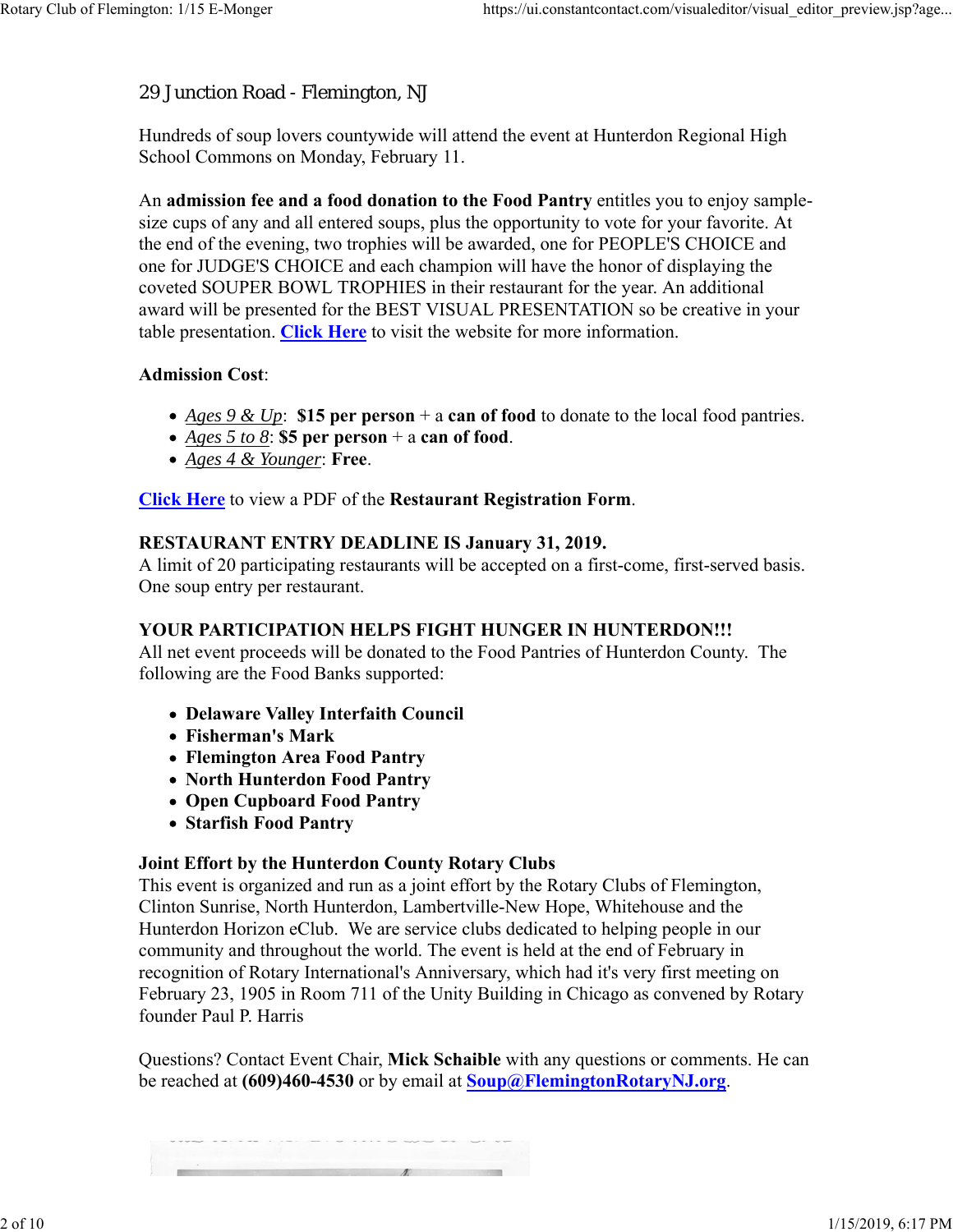# **Obituary for Dick Sollner**

#### **1925 - 2019**

At 93, Richard F. Sollner, of Flemington, NJ, died Tuesday, January 8, 2019, at Hunterdon Medical Center in Raritan Township NJ.

Born in Queens, New York, August 1, 1925, son of the late Frederick and Mary Sollner, he resided in the Flemington area since 1960.

Richard had a lifelong love of aviation and served with the US Navy at the end of World War II. Known as "The Captain," he was a pilot for Eastern Airlines For 31 years until retiring. Dick was a member of several aviation organizations including the International Fellowship of Flying Rotarians, the Aircraft Owners & Pilots Association; the Flying Farmers; the Experimental Aircraft Association Chapt. #643 and the Quiet Birdmen.

Dick was a 57-year member and Past President of the Flemington Rotary Club and the VIP Poker Group. As a volunteer for the organization Road to Recovery, he drove cancer patients to and from treatment. He was also a guide for the Boy Scouts of America and the Indian Princess club. An entrepreneur, Richard enjoyed owning and operating his own Christmas tree farm.

At the age of 77 and then again at 82, Capt. Dick Sollner flew around the world twice, once in 2002 and again in 2004. On both circumnavigations, the final landings were at Sky Manor Airport, Pittstown, NJ. Since completing these historic flights, Dick enjoyed talking about his experiences with others -- individuals or organizations -- always regaling his listeners with his sense of adventure. His self-published websites showcase these extraordinary experiences: www.flightaroundtheworld.com and www.aroundtheworldagain.com

He was predeceased by his daughters, Mary Elizabeth in 1973 and Margaret Ann in 2001. He was also predeceased by his brother, Frederick Sollner.

Surviving are his companion, Gale Clements Savage; four sons, Richard Sollner, Jr. of Vine Grove, KY, John F. Sollner (Ann) of Laguna Hills, CA., Adam X. Sollner (Erin) of Flemington, NJ and Christopher J. Sollner of Louisville, KY; three daughters, Suzanne Sollner-Figler (Mike) of Pittstown, NJ, Teresa Helen Bellington (Joseph) of Spruce Pine, NC and Anastasia Price (Robert) of Neptune, NJ and nine grandchildren.

Private graveside services were held Thursday, January 10 in St. Magdalen Cemetery, Flemington, NJ, under the direction of the Holcombe-Fisher Funeral Home, 147 Main Street, Flemington, NJ.

There will be a public memorial service at a later date; location and time will be announced at www.holcombefisher.com.

In lieu of flowers, memorial contributions may be made to CARE USA: https://www.care.org.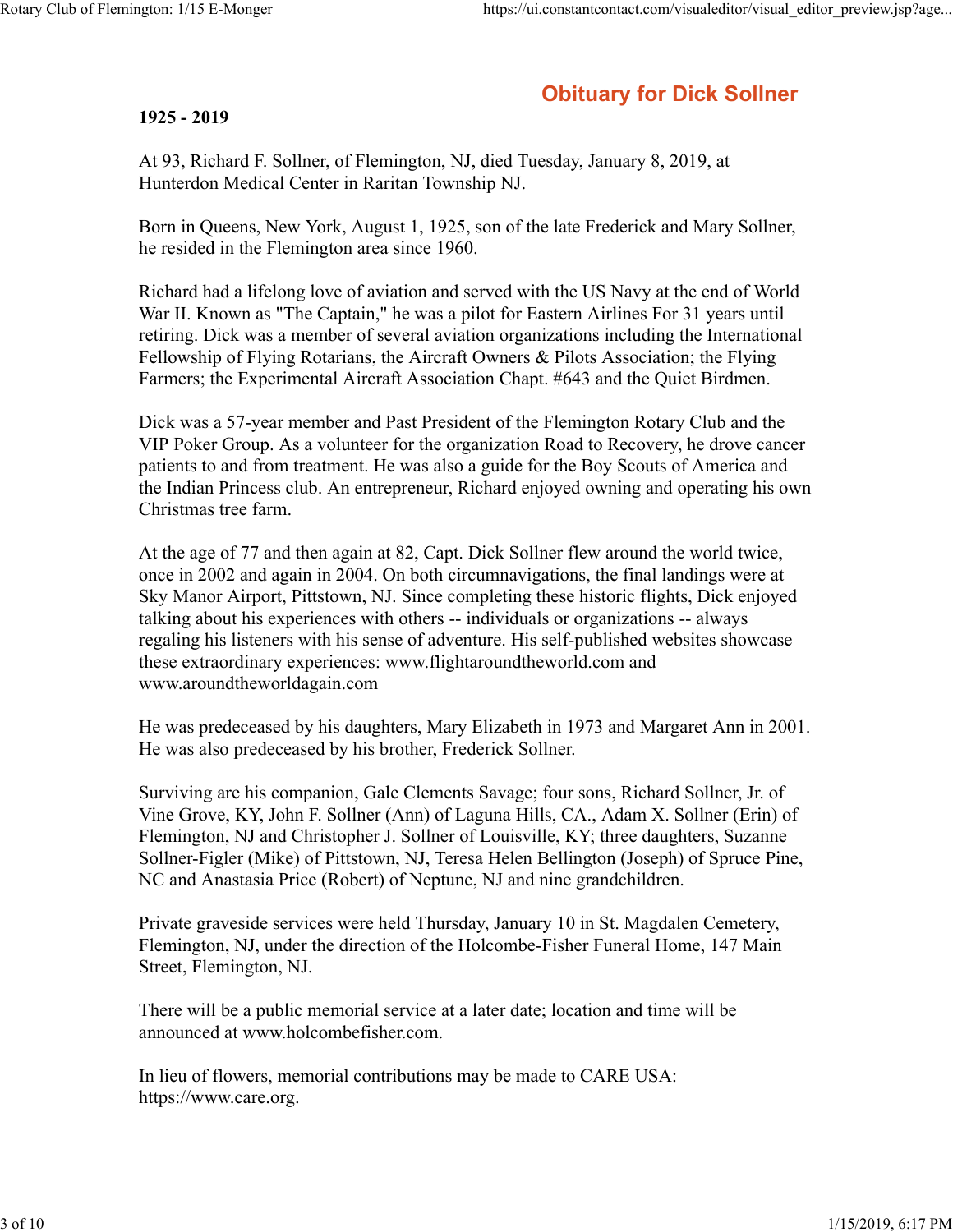**Click Here** to view the Obituary on Holcombe-Fisher's website.

# *Fred Hyatt Update* **From Friday, 1/4/2019**

Joe Ziegler very nicely reached out to Fred to touch base and see how he is doing.

As of December 26, Fred is back at home. He is in good spirits, but isn't fully sure when he'll be able to return back to the Wednesday Rotary lunch meetings.

Fred, and his wife Maryanne, have a home health aid staying with them presently.

Joe noted that Fred does like talking for short periods of time. If you'd like to call him, his phone number is 908-824-7164. Also, Fred's email is:  $fdhyst@snet.net$ 

# *RIDES for JOHN ZULLO* **From Sandy Clark Updated 1/15/2019**

The following is an updated schedule for driving John Zullo to Wednesday Rotary meetings during the next several weeks. This will be revised as necessary in each weekly E-Monger. Scheduled drivers should contact Sandy Clark at least 24 hours before the Wednesday meeting if they are unable to drive. At the same time, John will call the scheduled driver at least a day in advance if he does not plan to attend the meeting.

#### **Schedule of Drivers for John Zullo**:

- Jan. 16 Harry Mazujian
- Jan. 23 Sandy Clark
- Jan. 30 Ken Skowronek
- Feb. 6 Terry Martin
- Feb. 13 Dick Stothoff
- Feb. 20 Harry Mazujian
- Feb. 27 Sandy Clark



### *About Interact Club at H.C.R.H.S* From **Harry Mazujian** Update on 11/21/2018

Ann Del Campo and Harry Mazujian wanted to share the following Interact Club dates:

The following are **Upcoming Interact Events**:

Fri, 2/8 at TBD: Valentine's Bingo with residents at Rolling Hills Care Center.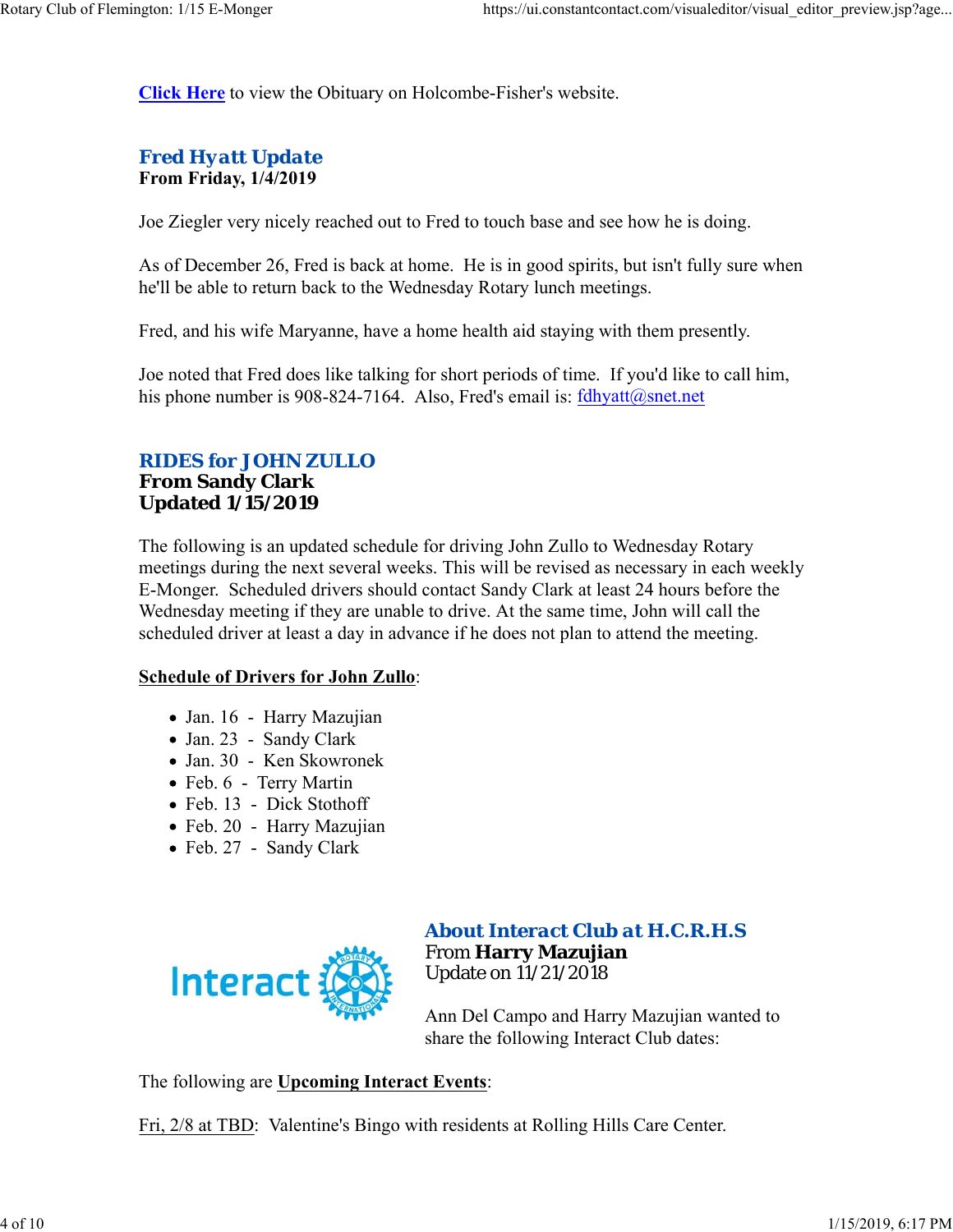Mon, 2/11 at TBD: Rotary Soup Cook Off at Hunterdon Central.



#### *Follow Us on Facebook*

The Rotary Club of Flemington is on Facebook with two (2) different Facebook pages! One page is for all information about the Rotary Club of Flemington. The second page is

dedicated to the BeerFest event. Click the links below to access our Facebook pages:

- Rotary Club of Flemington, NJ
- Flemington Rotary BeerFest



# *The Flemington Rotary MEMBER DIRECTORY Is Updated on the Website*

A PDF copy of the Club Directory kept on the club website, located on the password protected "**Members Only**" page. To access this, simply goto **www.FlemingtonRotaryNJ.org** and click on "Members

Only" in the upper left. The page is password protected. If you do not have the password, simply email us and request it.

If you see any updates that need to be made (a change of address, email, phone number, something is not listed correctly, etc.), please email Sandy Clark and request any changes to be made. **Click Here** to generate an email to Sandy.



## *SPEAKERS & PROGRAMS BEING SOUGHT*

**Jeff Moore**, our Program Chair, is looking for speaker & program ideas for upcoming meetings. If you have any leads, please pass them onto Jeff, who will follow-up to schedule the speaker.

**Click here** to generate an email directly to Jeff.



As you know, the Rotary Club of Flemington is a member of the H.C. Chamber of Commerce. This enables all Rotarians the ability to attend a Chamber function as a "member". If someone asks you what your business is, you would explain that you are a member representing the Rotary Club of Flemington. **Click Here** to visit the Chamber website for a listing of upcoming events.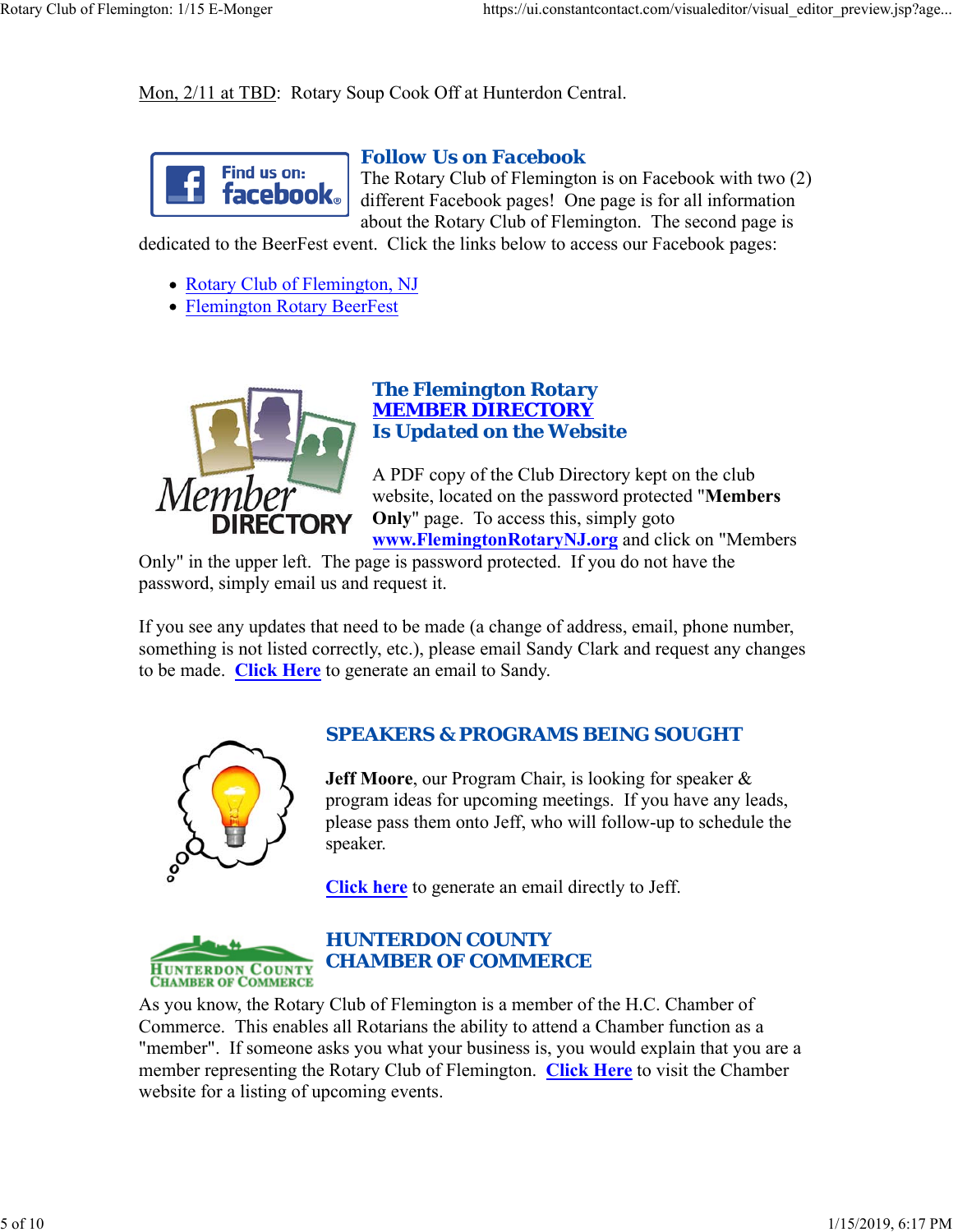# *ROTARY DISTRICT 7475 NEWS*

**Click Here** to read the current news from our Rotary District 7475.

# *UPCOMING DATES TO NOTE:*

Wed, 1/23: TBA. Wed, 1/30: **Evening Cocktail Party**. (*There is NO noon club meeting this day*).

Wed, 2/06: Jeannie Tsukamoto, our new Assistant District Governor, will discuss Rotary District membership plus partnership programs. Wed, 2/13: TBA. Wed, 2/20: TBA. Wed, 2/27: TBA.

**Next RCOF Board Meeting:** Wed, TBA at 5:30 PM (Usually the 3<sup>rd</sup> Wed). Next BeerFest Meeting: Wed, 1/23 at 6:30 PM (Usually the 3<sup>rd</sup> Wed). **Next Membership Meeting:** Wed, TBA at 1:30 PM (Usually the 2<sup>nd</sup> Wed).

# **Upcoming RCOF Club Events, Fundraisers, Fellowship Events, Etc**.:

2/11 (Mon): Hunterdon County Rotary Soup Cook-Off 10/19 (Sat): Flemington Rotary BeerFest

# **Rotary District 7475 Events & Functions:**

TBA.

## *COMMITTEE LIST:*

**Click Here** to download the listing of all current Club Committee's and its members.

#### *"MEMBERS ONLY" WEBSITE:*

### **Click Here for the Members Only section of the website to find:**

- 1) The "Membership Proposal Form" to propose a new member.
- 2) New Member Information.
- 3) An Online Copy of the Club Membership Directory.
- 4) A Link to All Photos Albums of the Club.

#### *ROTARY WEBSITE LINKS:*

Rotary International: **www.Rotary.org** Rotary District 7510: **www.RotaryNJ.org**

### *NEARBY ROTARY CLUB MEETINGS:*

As A Rotarian, you are Welcome to attend a Rotary Club meeting anywhere in the world. Click here for the Rotary Club Locator App. Or see below for some local meetings:

#### Mondays

**Lambertville/New Hope** (6:30 pm) - Lambertville Station Restaurant; 11 Bridge Street, Lambertville NJ 08530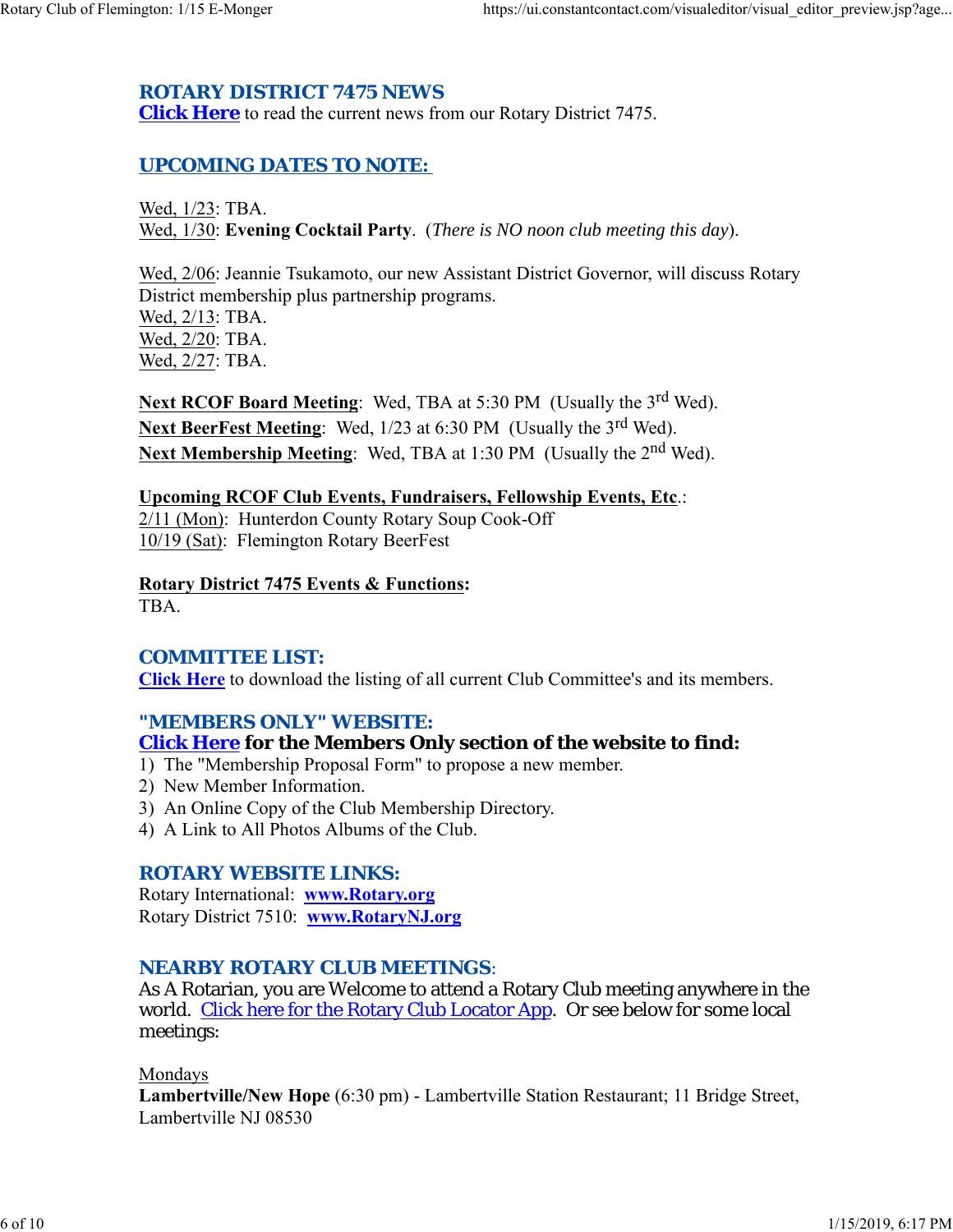### Tuesdays

**Whitehouse** (12:15 pm) - The Rail; 157 Main Street, Whitehouse Station, NJ 08889 **Princeton** (12:15 pm) - The Nassau Club; 6 Mercer Street, Princeton, NJ 08540

#### Wednesdays

**Branchburg Township** (7:30 am): Stoney Brook Grille; 1285 Route 28, North Branch, NJ 08876

**Flemington** (12:15pm): Al Fresco's Restaurant; 100 Reaville Ave, Flemington, NJ 08822 **Hillsborough Township** (6:15 pm): The Landing Restaurant; 311 Amwell Road, Hillsborough, NJ 08844

### Thursdays

**Clinton Sunrise** (7:30 am): Clinton Fire House; Old Hwy. 22 & New Street, Clinton, NJ 08809

**Montgomery/Rocky Hill** (7:30am): Cherry Valley Country Club; 125 Country Club Drive, Skillman, NJ 08558

**Somerville/Bridgewater** (12:15 pm): Raritan Valley Country Club; 747 State Route 28, Bridgewater, NJ 08807

**Trenton** (12:15 pm): Trenton Country Club; 201 Sullivan Way, West Trenton, NJ 08628

#### Fridays

**North Hunterdon** (12:15 pm): Mountain View Chalet; 154 Route 173, Asbury, NJ 08802

**Princeton Corridor** (12:15pm): Hyatt Regency; 102 Carnegie Center, Rt. 1 North, Princeton, NJ 08540

### eClub

**Rotary eClub of Hunterdon Horizon**: View website for meetings or online makeups.

# RI President's Call for Action in **2018-2019**: **"Be the Inspiration" Rotary Club of Flemington - Our 95th Year** Founded October 3, 1923 \* Charter #1529 \* District 7475

| Club President      | <b>Nik Kritharis</b>                       |  |
|---------------------|--------------------------------------------|--|
| President-Elect     | Ann del Campo                              |  |
| Secretary           | <b>Kyle Fogarty</b>                        |  |
| Treasurer, General  | <b>Terry Ownes</b>                         |  |
| Treasurer, Lunch    | <b>Ken Skowronek</b>                       |  |
| <b>Board Member</b> | <b>Kim Metz</b> (immediate Past-President) |  |
| <b>Board Member</b> | <b>Sandy Clark</b>                         |  |
| <b>Board Member</b> | D.J. Wright                                |  |
| Sergeant-at-Arms    | <b>Tom Fisher</b>                          |  |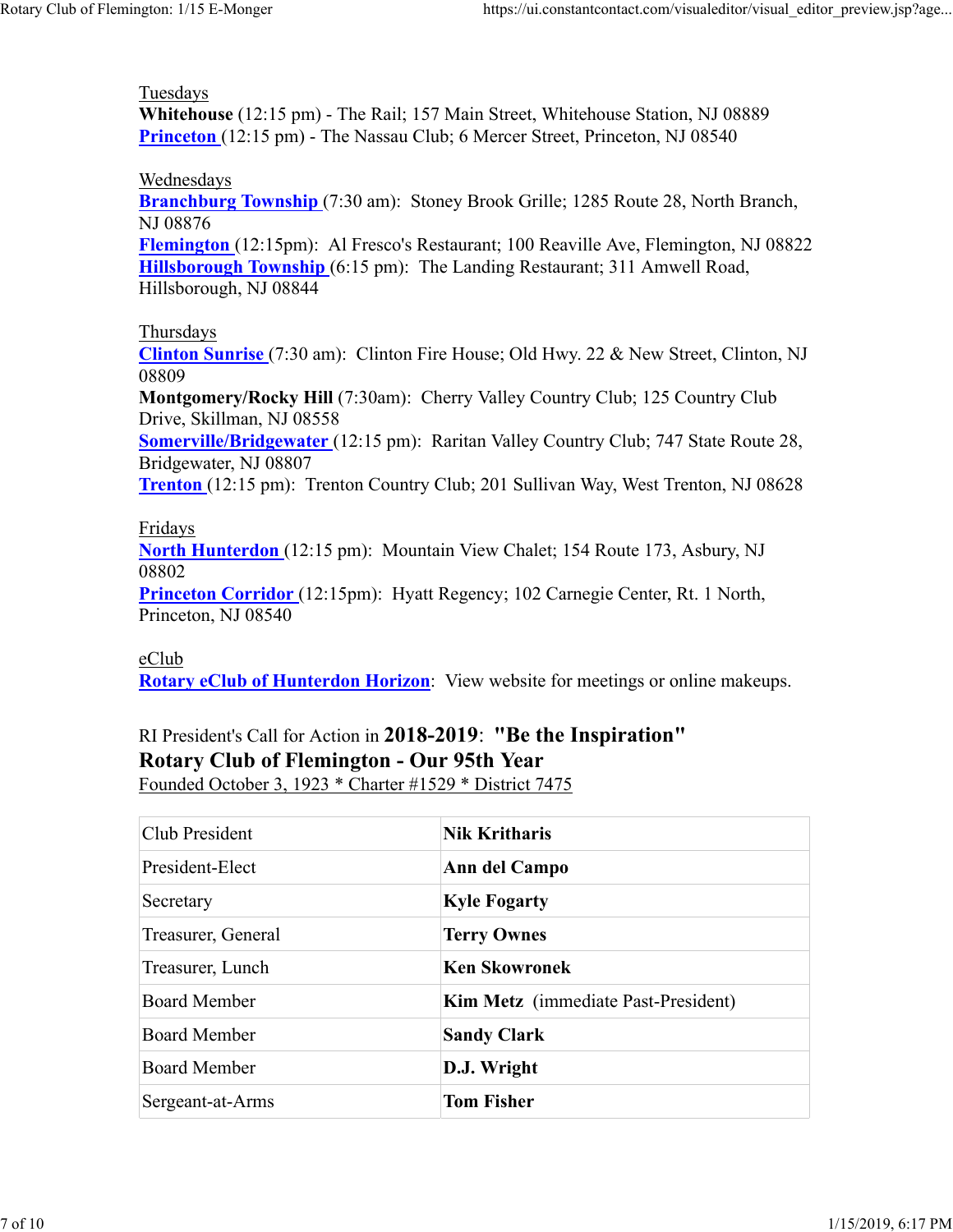| R.I. President                           | Barry Rassin (New Providence, Bahamas) |
|------------------------------------------|----------------------------------------|
| District Governor (DG)                   | <b>John Wilson</b> (Newark)            |
| District Governor Elect (DGE)            | <b>Ray Freaney (Madison)</b>           |
| District Governor Designee (DGD)         | <b>M. Ann Walko</b> (Watchung-Warren)  |
| <b>Assistant District Governor (ADG)</b> | Jeannie Tsukamoto (***)                |

Club Meetings: **Wednesday, 12:15 pm, Al Fresco's** 100 Reaville Avenue - Flemington, NJ 08822



**MISSION STATEMENT:** The mission of Rotary International is to assist and guide Rotarians and Rotary clubs to accomplish the Object of Rotary to ensure Rotary's continuing relevance and to help build a better world, emphasizing service activities by individuals and groups that enhance the quality of life and human dignity, encouraging high ethical standards, and creating greater understanding among all people to advance the search for peace in the world.

**THE OBJECT OF ROTARY:** The object of Rotary is to encourage and foster the ideal of service as a basis of worthy enterprise and, in particular, to encourage and foster:

**1st**: The development of acquaintance as an opportunity for service;

**2nd**: High ethical standards in business and professions, the recognition of the worthiness of all useful occupations, and the dignifying of each Rotarian's occupation as an opportunity to serve society;

**3rd**: The application of the ideal of service in each Rotarian's personal, business and community life;

**4th**: The advancement of international understanding, goodwill, and peace through a world fellowship of business and professional persons united in the ideal of service.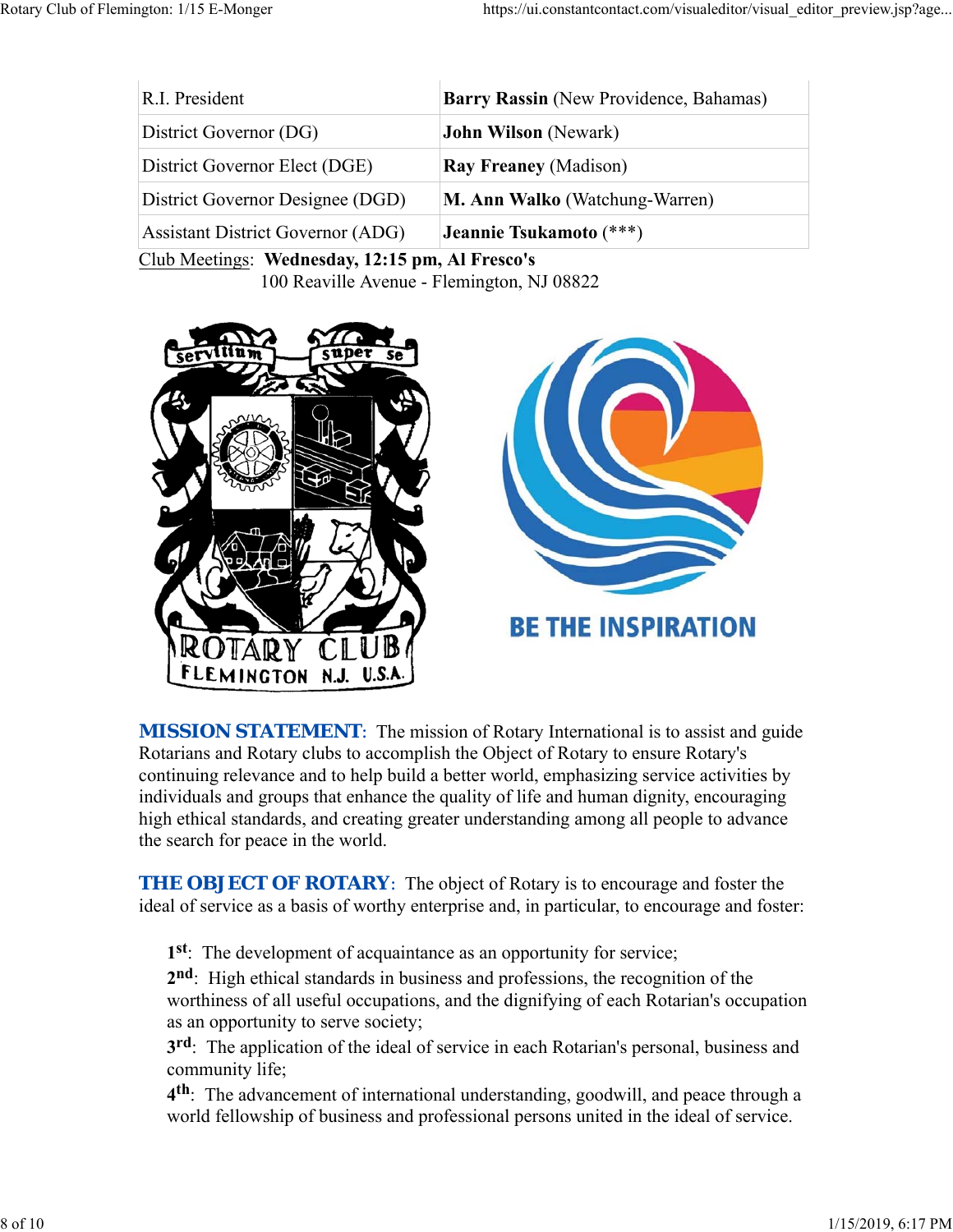**THE 4-WAY TEST:** "Of the things we think, say or do:

**1st**: Is it the Truth?

2<sup>nd</sup>: Is it Fair to all concerned?

**3rd**: Will it build goodwill and better friendships?

**4th**: Will it be beneficial to all concerned?"

# *ROTARY's AVENUE'S OF SERVICE*:

**1)** Through **Club Service**, we have fun, build lasting friendships, and make sure that our club runs well.

**2)** Through **Vocational Service**, we volunteer our professional skills to serve others and promote integrity in everything we do.

**3)** Through **Community Service**, we address local needs and work with our community to bring lasting improvements.

**4)** Through **International Service**, we meet humanitarian needs around the globe and promote world understanding and peace.

**5)** Through **Youth Service**, we work with young people to help them become the next generation of leaders, visionaries, and peacemakers.

# **2018-2019 CLUB MEMBER ROSTER Rotary Club of Flemington, NJ**

Current Number of Members: 37

| <b>Rotarian</b>                   | <b>Member Since</b> | <b>Classification</b>                    |
|-----------------------------------|---------------------|------------------------------------------|
| Bohler, Herbert C. (Herb)         | 1977                | <b>Specialty Advertising</b>             |
| Chittenden, Robert L. (Bob)       | 2003                | M.E.F.P. Consulting Engineering          |
| Clark, Arthur L. (Sandy)          | 1987                | Printing                                 |
| Davidson, James G. (Jim)          | 2002                | <b>Rubber Products</b>                   |
| del Campo, Ann                    | 2016                | <b>Scientist &amp; Farmer</b>            |
| Ferrari, Frederick J. (Fred)      | 1964                | Orthodontia                              |
| Fisher, Charles H. (Charlie)      | 1961                | <b>Funeral Services</b>                  |
| Fisher, Thomas H. (Tom)           | 2012                | <b>Property &amp; Casualty Insurance</b> |
| Fogarty, Kyle M.                  | 2017                | <b>Financial Advisor</b>                 |
| Harrison, Jeffrey (Jeff)          | 1996                | Psychotherapy                            |
| Hyatt, Frederic D. (Fred)         | 2017                | Retired - Aerospace                      |
| Kamnitsis, Christopher P. (Chris) | 2001                | <b>Financial Planning</b>                |
| Kritharis, Nikolaos (Nik)         | 2016                | Dentistry                                |
| Liebross, Ira                     | 1997                | <b>Family Medicine</b>                   |
| Loew, Darren                      | 2002                | <b>Orthodontics</b>                      |
| Martin, Teresa (Terry)            | 1993                | Solid Waste/Recycling                    |
| Mazujian, Harry                   | 2004                | Clergy                                   |
| McWilliams, Nancy                 | 1992                | Psychotherapy                            |
| Metz, Kim                         | 2007                | <b>Technical Education</b>               |
| <b>Moore, Jeffrey (Jeff)</b>      | 2018                | <b>Education - Secondary</b>             |
| Muller, George D.                 | 1964                | <b>Cut Glass Manufacturing</b>           |